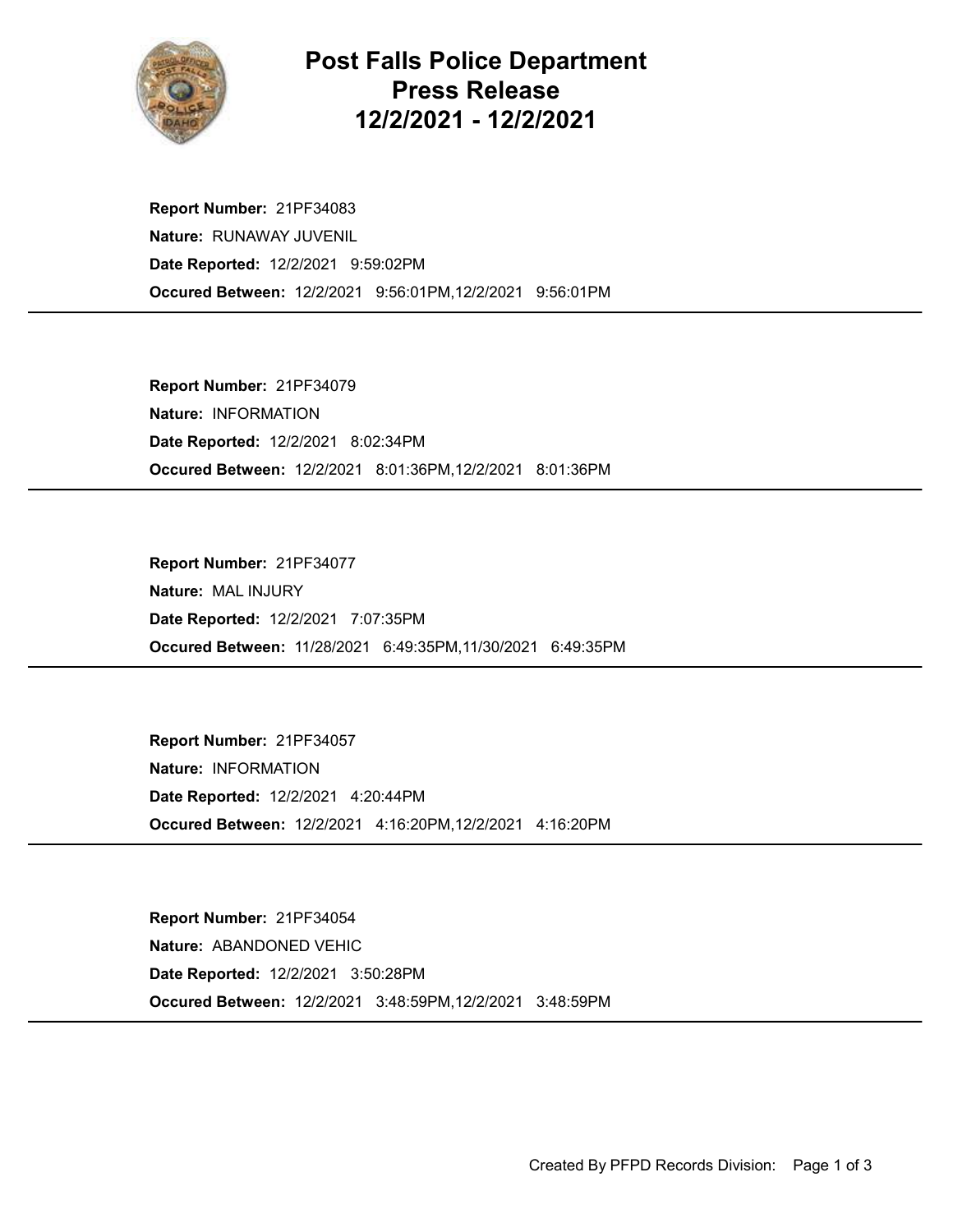Occured Between: 12/2/2021 1:54:44PM,12/2/2021 1:54:44PM Report Number: 21PF34037 Nature: DUI Date Reported: 12/2/2021 1:55:14PM

Occured Between: 12/2/2021 1:38:00PM,12/2/2021 1:38:00PM Report Number: 21PF34036 Nature: AGENCY ASSIST Date Reported: 12/2/2021 1:39:36PM

Occured Between: 12/2/2021 11:43:33AM,12/2/2021 11:43:33AM Report Number: 21PF34026 Nature: ABANDONED VEHIC Date Reported: 12/2/2021 11:46:19AM

Occured Between: 12/2/2021 11:30:00AM,12/2/2021 11:30:00AM Report Number: 21PF34024 Nature: WELFARE CHECK Date Reported: 12/2/2021 11:33:11AM

Occured Between: 12/1/2021 10:00:00PM,12/2/2021 7:00:00AM Report Number: 21PF34022 Nature: MAL INJURY Date Reported: 12/2/2021 11:22:37AM

Occured Between: 10/11/2021 8:00:00AM,12/2/2021 10:43:12AM Report Number: 21PF34016 Nature: THEFT Date Reported: 12/2/2021 10:44:55AM